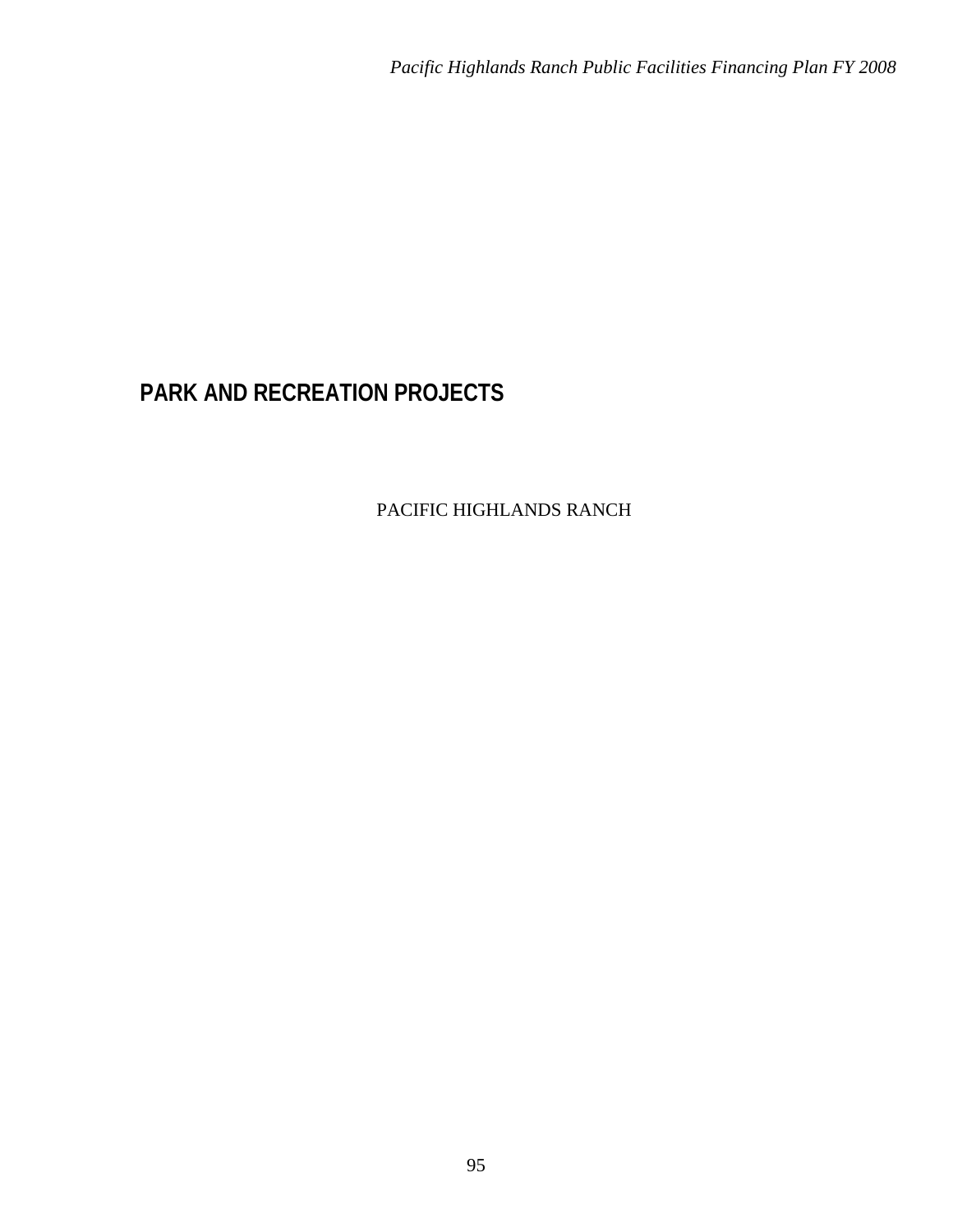# TITLE: **GONZALES CANYON NEIGHBORHOOD PARK - Acquisition and Development**

| <b>PROJECT:</b> | P-1 |
|-----------------|-----|
| _______         |     |

DEPARTMENT: PARK AND RECREATION COUNCIL DISTRICT: 1<br>CIP or JO #: 29-534.0 COMMUNITY PLAN: PHR CIP or JO #:  $29-534.0$ 

| <b>SOURCE</b>   | <b>FUNDING:</b> | <b>EXPENDED</b> | <b>CONT APPROP</b> | <b>FY 2008</b> | FY 2009 | FY 2010     | FY 2011 | FY 2012 |
|-----------------|-----------------|-----------------|--------------------|----------------|---------|-------------|---------|---------|
| <b>FBA-PHR</b>  | \$5,800,000     | \$703           | \$1,243,297        |                |         | \$4,556,000 |         |         |
| <b>FBA-BMR</b>  |                 |                 |                    |                |         |             |         |         |
| <b>FBA-TH</b>   |                 |                 |                    |                |         |             |         |         |
| <b>FBA-DMM</b>  |                 |                 |                    |                |         |             |         |         |
| <b>FBA-RP</b>   |                 |                 |                    |                |         |             |         |         |
| DEV. ADV        |                 |                 |                    |                |         |             |         |         |
| <b>DEV/SUBD</b> |                 |                 |                    |                |         |             |         |         |
| <b>COUNTY</b>   |                 |                 |                    |                |         |             |         |         |
| <b>STATE</b>    |                 |                 |                    |                |         |             |         |         |
| <b>OTHER</b>    |                 |                 |                    |                |         |             |         |         |
| <b>UNIDEN</b>   |                 |                 |                    |                |         |             |         |         |
| <b>TOTAL</b>    | \$5,800,000     | \$703           | \$1,243,297        | \$0            | \$0     | \$4,556,000 | \$0     | \$0     |

| <b>SOURCE</b>   | FY 2013 | FY 2014 | FY 2015 | FY 2016 | FY 2017 | FY 2018 | FY 2019 | FY 2020 |
|-----------------|---------|---------|---------|---------|---------|---------|---------|---------|
| <b>FBA-PHR</b>  |         |         |         |         |         |         |         |         |
| <b>FBA-BMR</b>  |         |         |         |         |         |         |         |         |
| <b>FBA-TH</b>   |         |         |         |         |         |         |         |         |
| <b>FBA-DMM</b>  |         |         |         |         |         |         |         |         |
| <b>FBA-RP</b>   |         |         |         |         |         |         |         |         |
| DEV. ADV        |         |         |         |         |         |         |         |         |
| <b>DEV/SUBD</b> |         |         |         |         |         |         |         |         |
| <b>COUNTY</b>   |         |         |         |         |         |         |         |         |
| <b>STATE</b>    |         |         |         |         |         |         |         |         |
| <b>OTHER</b>    |         |         |         |         |         |         |         |         |
| <b>UNIDEN</b>   |         |         |         |         |         |         |         |         |
| <b>TOTAL</b>    | \$0     | \$0     | \$0     | \$0     | \$0     | \$0     | \$0     | \$0     |



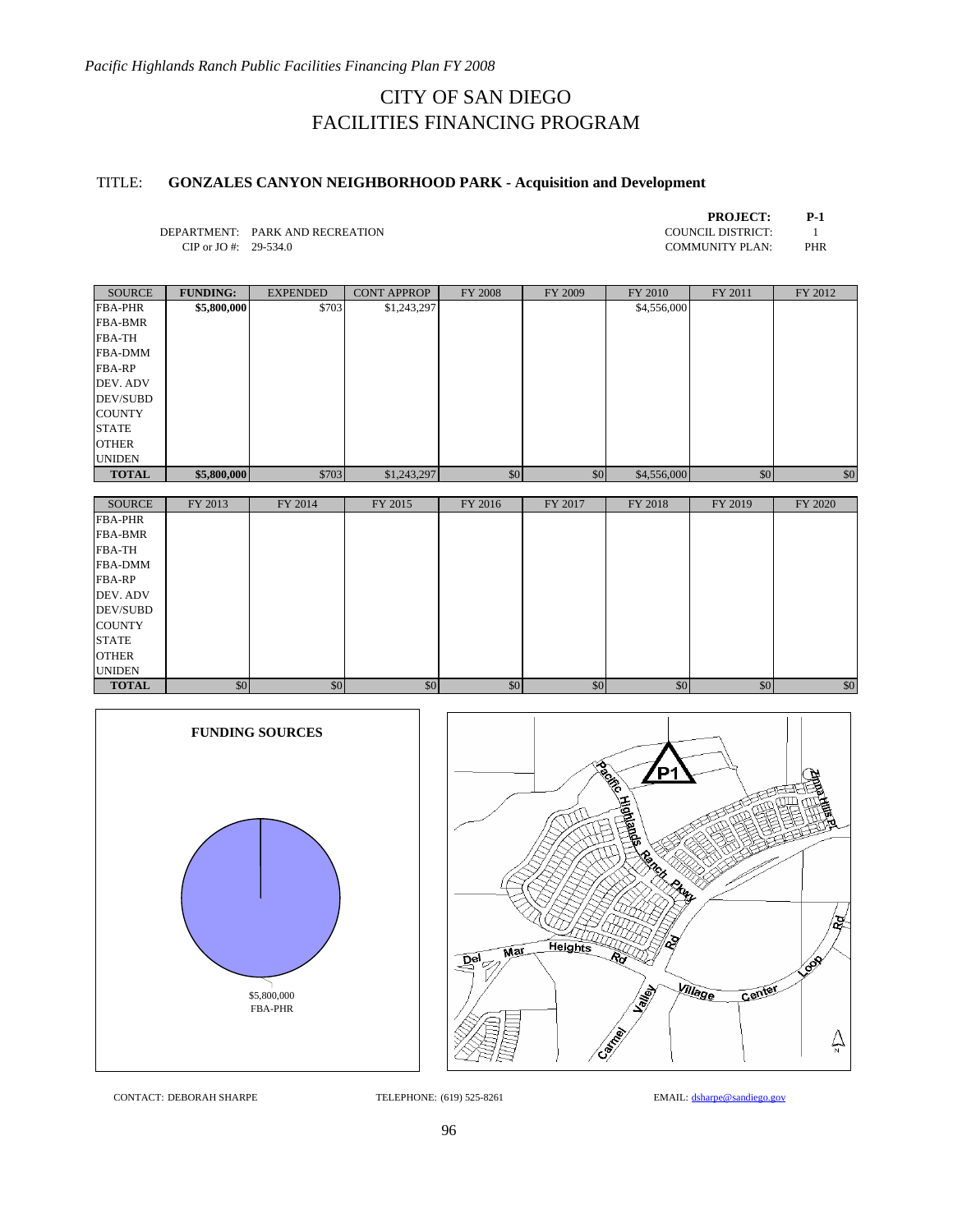*Pacific Highlands Ranch Public Facilities Financing Plan FY 2008* 

# CITY OF SAN DIEGO FACILITIES FINANCING PROGRAM

## TITLE: **GONZALES CANYON NEIGHBORHOOD PARK - Acquisition and Development**

DEPARTMENT: PARK AND RECREATION COUNCIL DISTRICT: 1 CIP or JO #: 29-534.0 COMMUNITY PLAN: PHR

**PROJECT: P-1**

### **DESCRIPTION:**

THIS PROJECT PROVIDES FOR THE ACQUISITION, DESIGN, AND CONSTRUCTION OF A FIVE (5.00) USABLE ACRE NEIGHBORHOOD PARK TO BE LOCATED ADJACENT TO A PROPOSED ELEMENTARY SCHOOL IN THE GONZALES CANYON AREA OF PACIFIC HIGHLANDS RANCH COMMUNITY. JOINT-USE OF RECREATIONAL FACILITIES IS INTENDED. PARK AMENITIES COULD INCLUDE TURFED MULTI-PURPOSE SPORTS FIELDS, A CHILDREN'S PLAY AREA, MULTI-PURPOSE COURTS, PICNIC FACILITIES, WALKWAYS, SECURITY LIGHTING, LANDSCAPING, AND A COMFORT STATION. THIS PROJECT ALSO INCLUDES HALF-WIDTH STREET IMPROVEMENTS FOR THE LOCAL ROADWAYS ADJACENT TO THE PARK AND UTILITIES TO SERVE THE PARK.

#### **JUSTIFICATION:**

THIS PROJECT IS IN CONFORMANCE WITH THE CITY'S PROGRESS GUIDE AND GENERAL PLAN GUIDELINES FOR POPULATION-BASED PARK ACREAGE, AND IMPLEMENTS THE PACIFIC HIGHLANDS RANCH SUBAREA PLAN RECOMMENDATIONS.

**FUNDING ISSUES:**

**NOTES:**

THE SCHEDULE IS DEPENDENT UPON THE ACTUAL RATE OF DEVELOPMENT WITHIN PACIFIC HIGHLANDS RANCH. PROJECTIONS INDICATE THAT THIS COMMUNITY WILL REACH A POPULATION OF 5,000 PEOPLE IN FY 2012.

#### **SCHEDULE:**

DESIGN IS ANTICIPATED TO BEGIN IN FY 2006; CONSTRUCTION IS ANTICIPATED TO START IN FY 2010.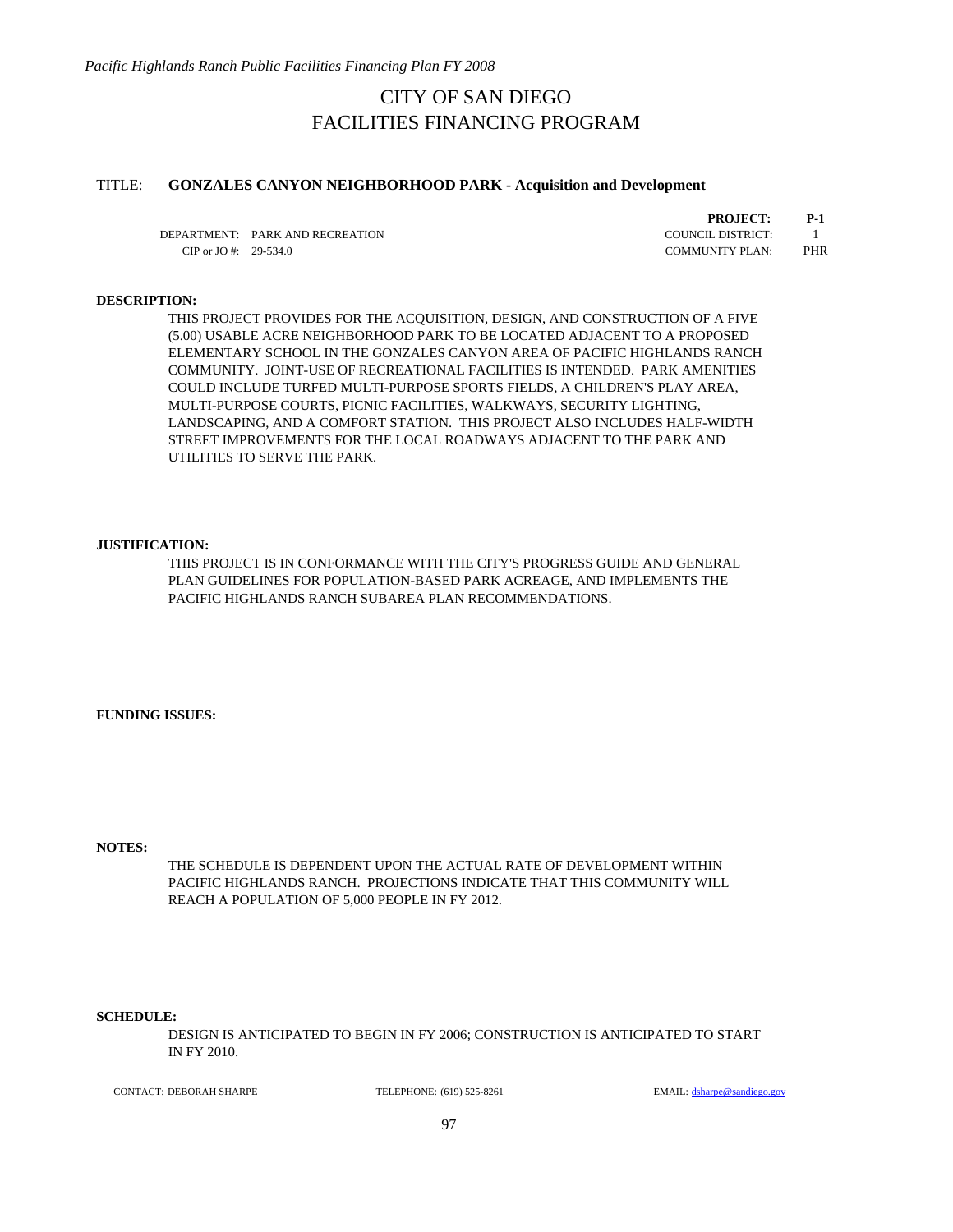# TITLE: **McGONIGLE CANYON NEIGHBORHOOD PARK - Acquisition and Development**

| <b>PROJECT:</b> | P-2 |
|-----------------|-----|
| ---------       |     |

DEPARTMENT: PARK AND RECREATION COUNCIL DISTRICT: 1<br>CIP or JO #: 29-540.0 COMUNITY PLAN: PHI CIP or JO #:  $29-540.0$ 

| 'OMMUNITY PLAN: | <b>PHR</b> |
|-----------------|------------|
|                 |            |

| SOURCE          | <b>FUNDING:</b> | <b>EXPENDED</b> | <b>CONT APPROP</b> | FY 2008 | FY 2009 | FY 2010 | FY 2011 | FY 2012 |
|-----------------|-----------------|-----------------|--------------------|---------|---------|---------|---------|---------|
| <b>FBA-PHR</b>  | \$5,800,000     |                 |                    |         |         |         |         |         |
| <b>FBA-BMR</b>  |                 |                 |                    |         |         |         |         |         |
| <b>FBA-TH</b>   |                 |                 |                    |         |         |         |         |         |
| <b>FBA-DMM</b>  |                 |                 |                    |         |         |         |         |         |
| <b>FBA-RP</b>   |                 |                 |                    |         |         |         |         |         |
| DEV. ADV        |                 |                 |                    |         |         |         |         |         |
| <b>DEV/SUBD</b> |                 |                 |                    |         |         |         |         |         |
| <b>COUNTY</b>   |                 |                 |                    |         |         |         |         |         |
| <b>STATE</b>    |                 |                 |                    |         |         |         |         |         |
| <b>OTHER</b>    |                 |                 |                    |         |         |         |         |         |
| <b>UNIDEN</b>   |                 |                 |                    |         |         |         |         |         |
| <b>TOTAL</b>    | \$5,800,000     | \$0             | \$0                | \$0     | \$0     | \$0     | \$0     | \$0     |

| <b>SOURCE</b>   | FY 2013 | FY 2014     | FY 2015     | FY 2016 | FY 2017 | FY 2018 | FY 2019 | FY 2020 |
|-----------------|---------|-------------|-------------|---------|---------|---------|---------|---------|
| <b>FBA-PHR</b>  |         | \$3,044,000 | \$2,756,000 |         |         |         |         |         |
| <b>FBA-BMR</b>  |         |             |             |         |         |         |         |         |
| <b>FBA-TH</b>   |         |             |             |         |         |         |         |         |
| <b>FBA-DMM</b>  |         |             |             |         |         |         |         |         |
| <b>FBA-RP</b>   |         |             |             |         |         |         |         |         |
| DEV. ADV        |         |             |             |         |         |         |         |         |
| <b>DEV/SUBD</b> |         |             |             |         |         |         |         |         |
| <b>COUNTY</b>   |         |             |             |         |         |         |         |         |
| <b>STATE</b>    |         |             |             |         |         |         |         |         |
| <b>OTHER</b>    |         |             |             |         |         |         |         |         |
| <b>UNIDEN</b>   |         |             |             |         |         |         |         |         |
| <b>TOTAL</b>    | \$0     | \$3,044,000 | \$2,756,000 | \$0     | \$0     | \$0     | \$0     | \$0     |

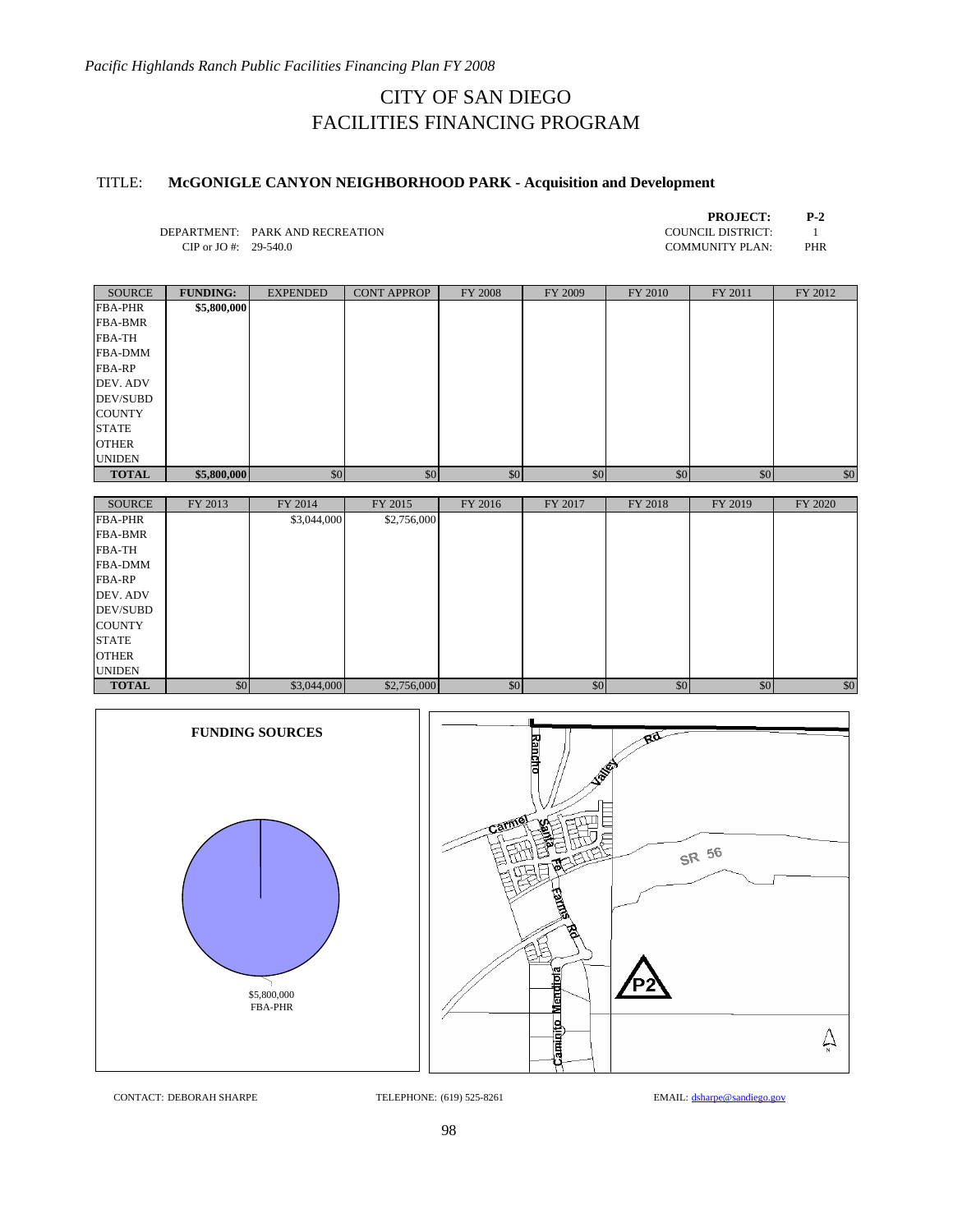### TITLE: **McGONIGLE CANYON NEIGHBORHOOD PARK - Acquisition and Development**

DEPARTMENT: PARK AND RECREATION COUNCIL DISTRICT: 1 CIP or JO #: 29-540.0 COMMUNITY PLAN: PHR

**PROJECT: P-2**

### **DESCRIPTION:**

THIS PROJECT PROVIDES FOR THE ACQUISITION, DESIGN, AND CONSTRUCTION OF A FIVE (5.00) USABLE ACRE NEIGHBORHOOD PARK TO BE LOCATED ADJACENT TO A PROPOSED ELEMENTARY SCHOOL IN THE MCGONIGLE CANYON AREA OF PACIFIC HIGHLANDS RANCH COMMUNITY. JOINT-USE OF RECREATIONAL FACILITIES IS INTENDED. PARK AMENITIES COULD INCLUDE TURFED MULTI-PURPOSE SPORTS FIELDS, A CHILDREN'S PLAY AREA, MULTI-PURPOSE COURTS, PICNIC FACILITIES, WALKWAYS, SECURITY LIGHTING, LANDSCAPING, AND A COMFORT STATION. THIS PROJECT ALSO INCLUDES HALF-WIDTH STREET IMPROVEMENTS FOR THE LOCAL ROADWAYS ADJACENT TO THE PARK AND UTILITIES TO SERVE THE PARK.

#### **JUSTIFICATION:**

THIS PROJECT IS IN CONFORMANCE WITH THE CITY'S PROGRESS GUIDE AND GENERAL PLAN GUIDELINES FOR POPULATION-BASED PARK ACREAGE, AND IMPLEMENTS THE PACIFIC HIGHLANDS RANCH SUBAREA PLAN RECOMMENDATIONS.

**FUNDING ISSUES:**

### **NOTES:**

THE SCHEDULE IS DEPENDENT UPON THE ACTUAL RATE OF DEVELOPMENT WITHIN PACIFIC HIGHLANDS RANCH. PROJECTIONS INDICATE THAT THIS COMMUNITY WILL REACH A POPULATION OF 10,000 PEOPLE IN FY 2015.

SUBJECT TO THE CONDITIONS OF THE TRANSPORTATION PHASING PLAN, DEVELOPMENT OF THIS COMMUNITY MAY BE DELAYED AT 1,900 UNITS. ACCORDINGLY, THE NEXT UPDATE OF THIS PLAN MAY REFLECT A CHANGE IN THE SCHEDULED TIMING FOR THIS PROJECT, WHICH IS CONSISTENT WITH CHANGES TO THE DEVELOPMENT SCHEDULE.

#### **SCHEDULE:**

DESIGN IS ANTICIPATED TO BEGIN IN FY 2014; CONSTRUCTION IS ANTICIPATED TO START IN FY 2015.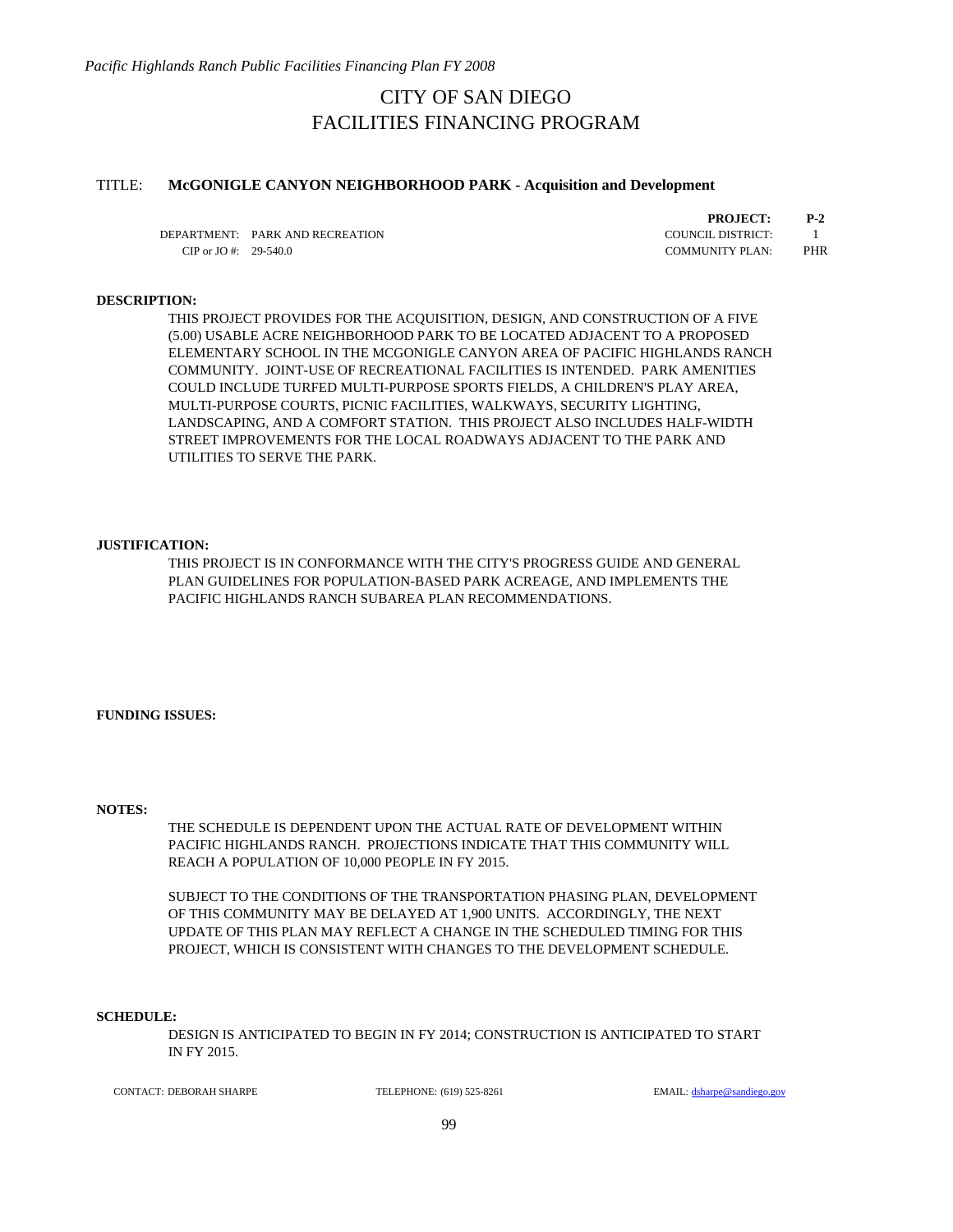# TITLE: **PACIFIC HIGHLANDS RANCH COMMUNITY PARK - Acquisition and Development**

| <b>PROJECT:</b> | P-3.1 |
|-----------------|-------|
| NCII NICTDICT.  |       |

DEPARTMENT: PARK AND RECREATION COUNCIL DISTRICT: 1<br>CIP or JO #: 29-543.0 COMMUNITY PLAN: PHR CIP or JO #:  $29-543.0$ 

| <b>SOURCE</b>  | <b>FUNDING:</b> | <b>EXPENDED</b> | <b>CONT APPROP</b> | FY 2008 | FY 2009 | FY 2010 | FY 2011 | FY 2012 |
|----------------|-----------------|-----------------|--------------------|---------|---------|---------|---------|---------|
| <b>FBA-PHR</b> | \$16,932,000    |                 |                    |         |         |         |         |         |
| <b>FBA-BMR</b> |                 |                 |                    |         |         |         |         |         |
| <b>FBA-TH</b>  |                 |                 |                    |         |         |         |         |         |
| <b>FBA-DMM</b> | \$2,243,000     |                 |                    |         |         |         |         |         |
| <b>FBA-RP</b>  |                 |                 |                    |         |         |         |         |         |
| DEV. ADV       |                 | \$1,000,000     |                    |         |         |         |         |         |
| DEV/SUBD       |                 |                 |                    |         |         |         |         |         |
| <b>COUNTY</b>  |                 |                 |                    |         |         |         |         |         |
| <b>STATE</b>   |                 |                 |                    |         |         |         |         |         |
| <b>OTHER</b>   |                 |                 |                    |         |         |         |         |         |
| <b>UNIDEN</b>  |                 |                 |                    |         |         |         |         |         |
| <b>TOTAL</b>   | \$19,175,000    | \$1,000,000     | \$0                | \$0     | \$0     | \$0     | \$0     | \$0     |
|                |                 |                 |                    |         |         |         |         |         |

| <b>SOURCE</b>   | FY 2013       | FY 2014     | FY 2015 | FY 2016      | FY 2017 | FY 2018 | FY 2019 | FY 2020 |
|-----------------|---------------|-------------|---------|--------------|---------|---------|---------|---------|
| <b>FBA-PHR</b>  | \$1,000,000   |             |         | \$15,932,000 |         |         |         |         |
| <b>FBA-BMR</b>  |               |             |         |              |         |         |         |         |
| <b>FBA-TH</b>   |               |             |         |              |         |         |         |         |
| <b>FBA-DMM</b>  |               | \$2,243,000 |         |              |         |         |         |         |
| <b>FBA-RP</b>   |               |             |         |              |         |         |         |         |
| DEV. ADV        | $-$1,000,000$ |             |         |              |         |         |         |         |
| <b>DEV/SUBD</b> |               |             |         |              |         |         |         |         |
| <b>COUNTY</b>   |               |             |         |              |         |         |         |         |
| <b>STATE</b>    |               |             |         |              |         |         |         |         |
| <b>OTHER</b>    |               |             |         |              |         |         |         |         |
| <b>UNIDEN</b>   |               |             |         |              |         |         |         |         |
| <b>TOTAL</b>    | \$0           | \$2,243,000 | \$0     | \$15,932,000 | \$0     | \$0     | \$0     | \$0     |

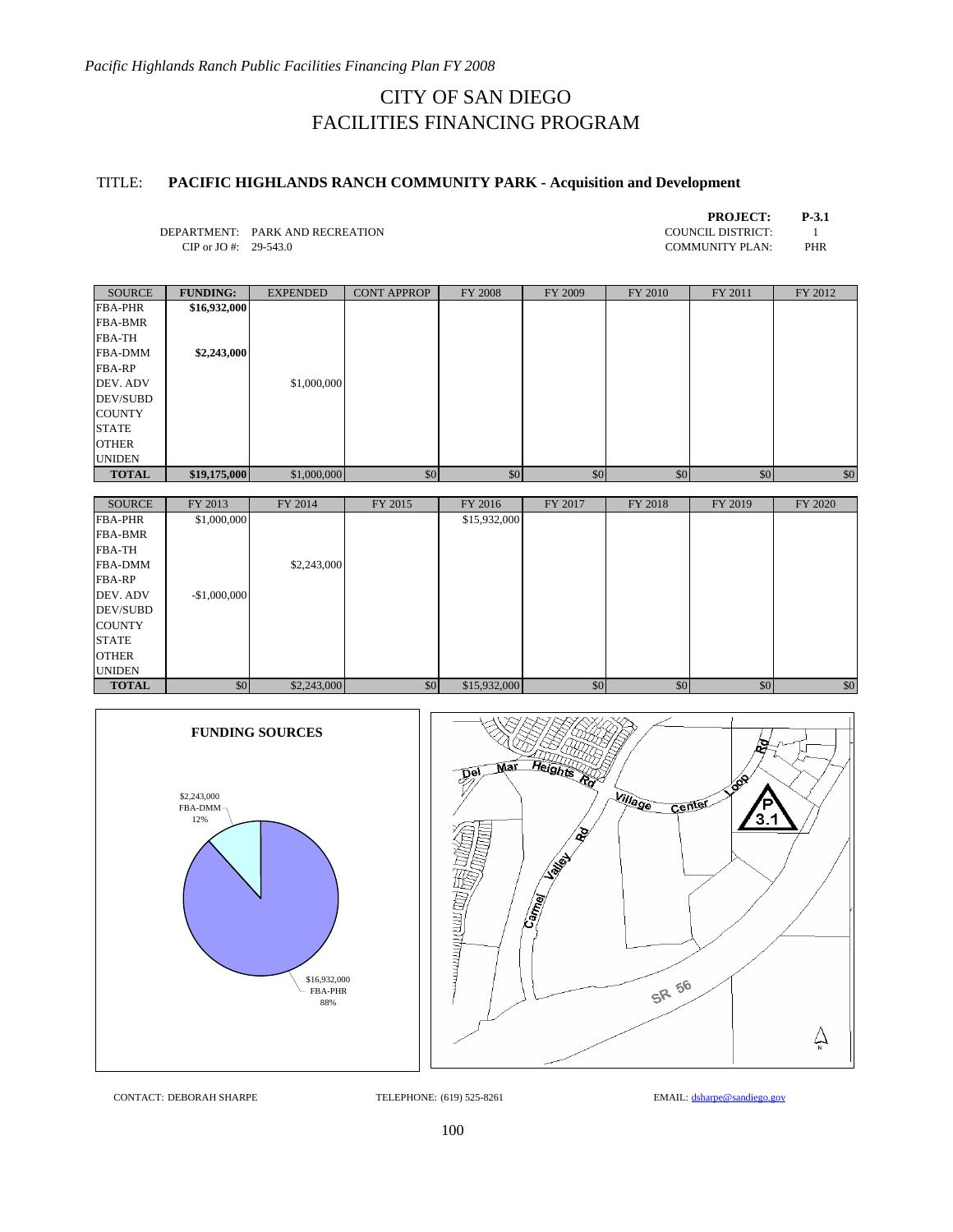### TITLE: **PACIFIC HIGHLANDS RANCH COMMUNITY PARK - Acquisition and Development**

DEPARTMENT: PARK AND RECREATION COUNCIL DISTRICT: 1 CIP or JO #: 29-543.0 COMMUNITY PLAN: PHR

**PROJECT: P-3.1**

### **DESCRIPTION:**

THIS PROJECT PROVIDES FOR THE ACQUISITION, DESIGN, AND CONSTRUCTION OF A 20.0 USEABLE ACRE COMMUNITY PARK TO BE LOCATED IN PACIFIC HIGHLANDS RANCH, TO SERVE RESIDENTS IN THE DEL MAR MESA AND PACIFIC HIGHLANDS RANCH COMMUNITIES AT FULL PROJECTED COMMUNITY DEVELOPMENT. THIS PROJECT MAY BE DEVELOPED ADJACENT TO THE PROPOSED MIDDLE SCHOOL. IF JOINT USE OF THE SCHOOL RECREATIONAL FACILITIES IS OBTAINED, THEN THIS PROJECT WILL BE REDUCED TO THIRTEEN (13.00) USEABLE ACRES; IF NOT, THEN SEVEN (7.0) USEABLE ACRES OF ADDITIONAL PARKLAND WILL BE REQUIRED. THE PROJECT INCLUDES HALF-WIDTH STREET IMPROVEMENTS FOR THE LOCAL ROADWAYS ADJACENT TO THE PARK, AND UTILITIES TO SERVE THE PARK.

### **JUSTIFICATION:**

THIS PROJECT IS IN CONFORMANCE WITH THE CITY'S PROGRESS GUIDE AND GENERAL PLAN GUIDELINES FOR POPULATION-BASED PARK ACREAGE, AND IMPLEMENTS THE RECOMMENDATIONS OF THE DEL MAR MESA SPECIFIC PLAN, AND THE PACIFIC HIGHLANDS RANCH SUBAREA PLAN.

#### **FUNDING ISSUES:**

FUNDING CONTRIBUTIONS: PACIFIC HIGHLANDS RANCH (88.3%); DEL MAR MESA (11.7%) ARE BASED UPON POPULATION.

### **NOTES:**

THE SCHEDULE IS DEPENDENT UPON THE ACTUAL RATE OF DEVELOPMENT WITHIN THOSE RESIDENTIAL PROJECTS LOCATED IN THE IMMEDIATE VICINITY OF THIS SITE.

SUBJECT TO THE CONDITIONS OF THE TRANSPORTATION PHASING PLAN, DEVELOPMENT OF THIS COMMUNITY MAY BE DELAYED AT 1,900 UNITS. ACCORDINGLY, THE NEXT UPDATE OF THIS PLAN MAY REFLECT A CHANGE IN THE SCHEDULED TIMING FOR THIS PROJECT, WHICH IS CONSISTENT WITH CHANGES TO THE DEVELOPMENT SCHEDULE.

*REFERENCE:*  DEL MAR MESA PUBLIC FACILITIES FINANCING PLAN PROJECT 43-15

### **SCHEDULE:**

REIMBURSEMENT FOR GRADING IN FY 2011; ACQUISITION, DESIGN, AND CONSTRUCTION TO START IN FY 2016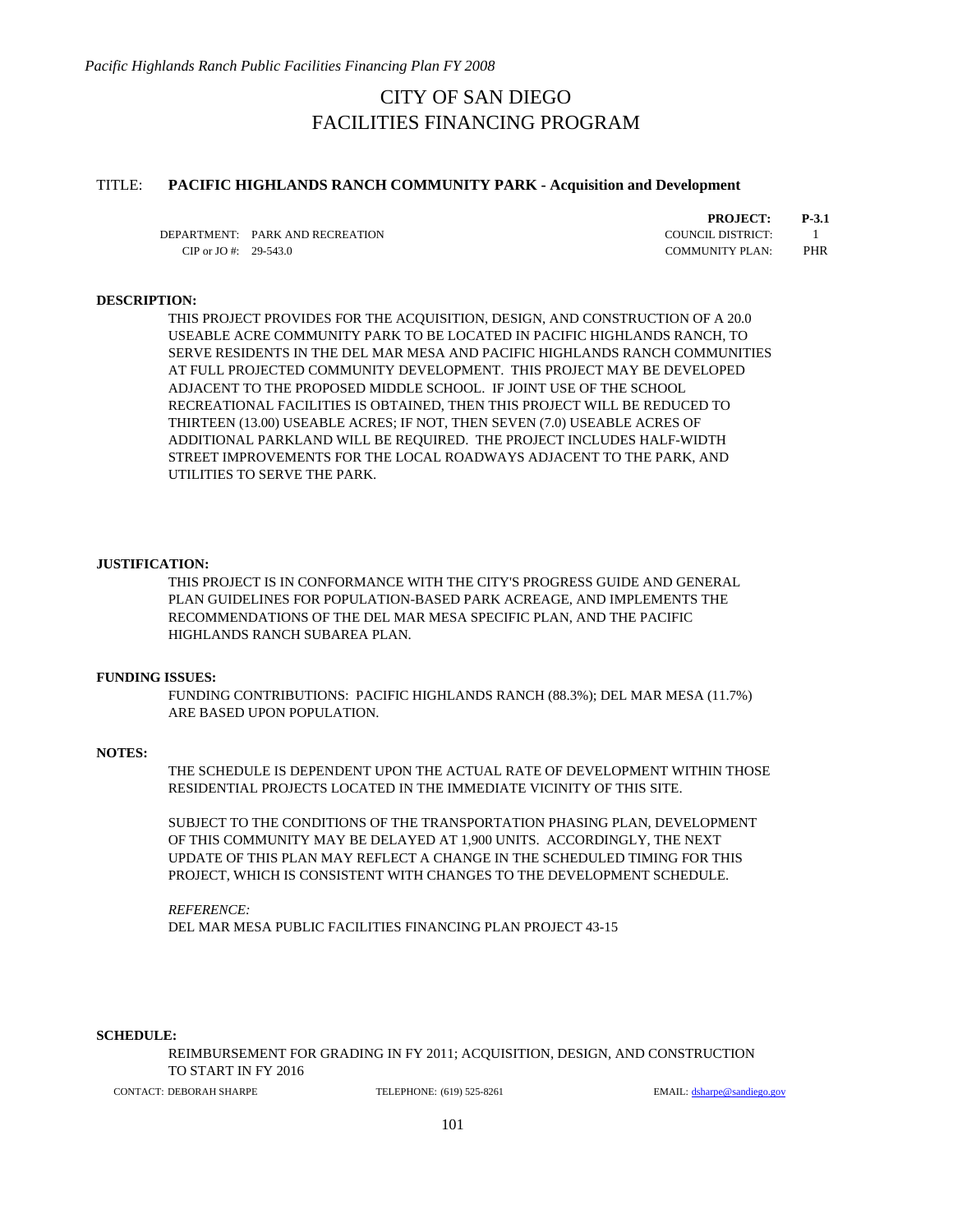# TITLE: **PACIFIC HIGHLANDS RANCH COMMUNITY PARK - Recreation Building**

| <b>PROJECT:</b>  | P-3.2 |
|------------------|-------|
| )UNCIL DISTRICT: |       |

DEPARTMENT: PARK AND RECREATION COUNCIL DISTRICT: 1<br>CIP or JO #: 29-544.0 COUNCIL DISTRICT: 1 CIP or JO #:  $29-544.0$ 

| <b>SOURCE</b>   | <b>FUNDING:</b> | <b>EXPENDED</b> | <b>CONT APPROP</b> | <b>FY 2008</b> | FY 2009 | FY 2010 | FY 2011 | FY 2012 |
|-----------------|-----------------|-----------------|--------------------|----------------|---------|---------|---------|---------|
| <b>FBA-PHR</b>  | \$5,254,000     |                 |                    |                |         |         |         |         |
| <b>FBA-BMR</b>  |                 |                 |                    |                |         |         |         |         |
| <b>FBA-TH</b>   |                 |                 |                    |                |         |         |         |         |
| <b>FBA-DMM</b>  | \$696,000       |                 |                    |                |         |         |         |         |
| <b>FBA-RP</b>   |                 |                 |                    |                |         |         |         |         |
| DEV. ADV        |                 |                 |                    |                |         |         |         |         |
| <b>DEV/SUBD</b> |                 |                 |                    |                |         |         |         |         |
| <b>COUNTY</b>   |                 |                 |                    |                |         |         |         |         |
| <b>STATE</b>    |                 |                 |                    |                |         |         |         |         |
| <b>OTHER</b>    |                 |                 |                    |                |         |         |         |         |
| <b>UNIDEN</b>   |                 |                 |                    |                |         |         |         |         |
| <b>TOTAL</b>    | \$5,950,000     | \$0             | \$0                | \$0            | \$0     | \$0     | \$0     | \$0     |

| <b>SOURCE</b>  | FY 2013 | FY 2014 | FY 2015     | FY 2016 | FY 2017 | FY 2018 | FY 2019 | FY 2020     |
|----------------|---------|---------|-------------|---------|---------|---------|---------|-------------|
| <b>FBA-PHR</b> |         |         | \$650,000   |         |         |         |         | \$4,604,000 |
| <b>FBA-BMR</b> |         |         |             |         |         |         |         |             |
| <b>FBA-TH</b>  |         |         |             |         |         |         |         |             |
| <b>FBA-DMM</b> |         |         | \$696,000   |         |         |         |         |             |
| <b>FBA-RP</b>  |         |         |             |         |         |         |         |             |
| DEV. ADV       |         |         |             |         |         |         |         |             |
| DEV/SUBD       |         |         |             |         |         |         |         |             |
| <b>COUNTY</b>  |         |         |             |         |         |         |         |             |
| <b>STATE</b>   |         |         |             |         |         |         |         |             |
| <b>OTHER</b>   |         |         |             |         |         |         |         |             |
| <b>UNIDEN</b>  |         |         |             |         |         |         |         |             |
| <b>TOTAL</b>   | \$0     | \$0     | \$1,346,000 | \$0     | \$0     | \$0     | \$0     | \$4,604,000 |

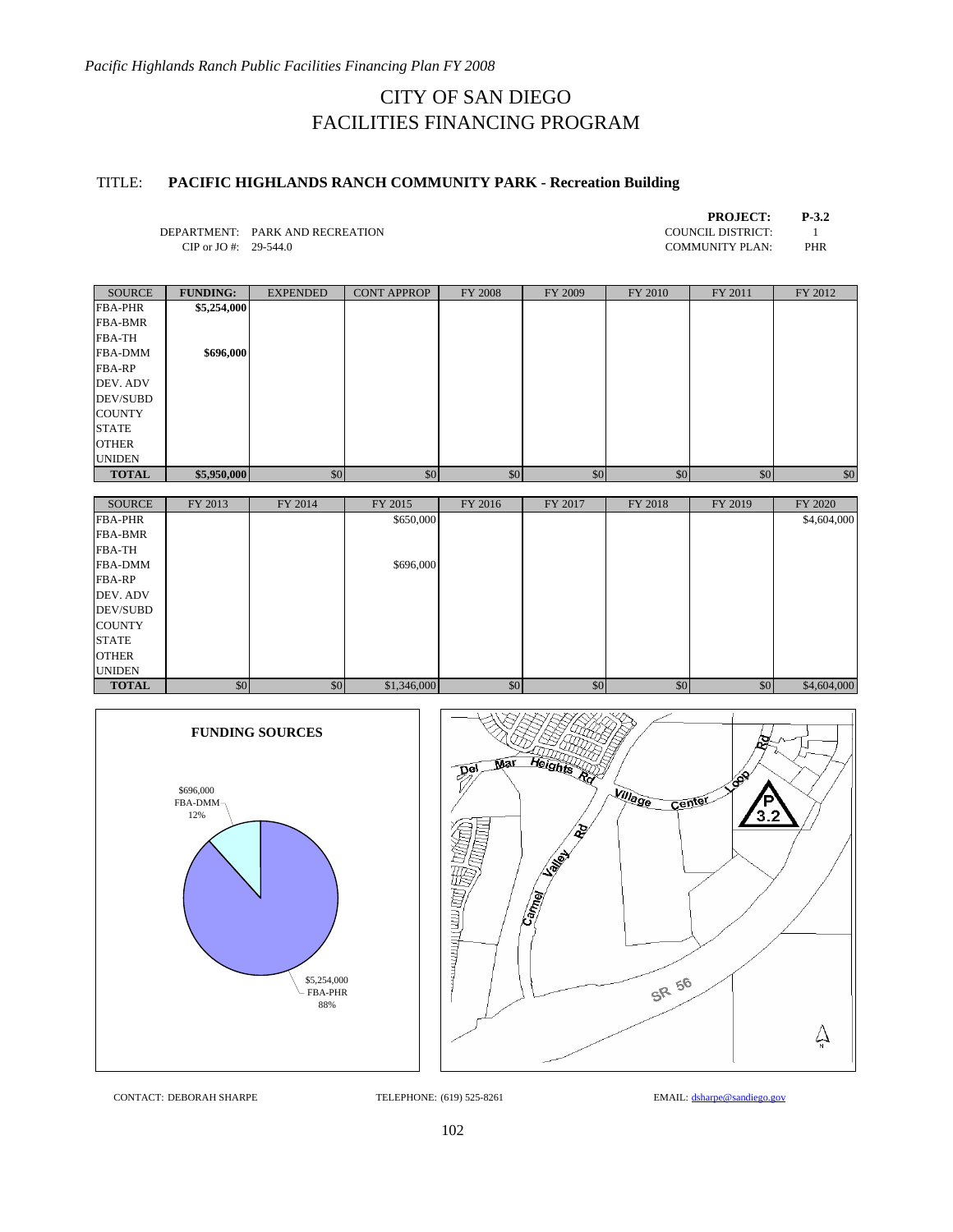## TITLE: **PACIFIC HIGHLANDS RANCH COMMUNITY PARK - Recreation Building**

DEPARTMENT: PARK AND RECREATION COUNCIL DISTRICT: 1 CIP or JO #: 29-544.0 COMMUNITY PLAN: PHR

**PROJECT: P-3.2**

## **DESCRIPTION:**

THIS PROJECT PROVIDES FOR THE DESIGN AND CONSTRUCTION OF A NEW 17,000 SQUARE FOOT RECREATION BUILDING AT PACIFIC HIGHLANDS RANCH COMMUNITY PARK TO SERVE RESIDENTS IN DEL MAR MESA AND PACIFIC HIGHLANDS RANCH COMMUNITIES AT FULL PROJECTED COMMUNITY DEVELOPMENT.

### **JUSTIFICATION:**

THIS PROJECT IS IN CONFORMANCE WITH THE CITY'S PROGRESS GUIDE AND GENERAL PLAN GUIDELINES FOR POPULATION-BASED PARK ACREAGE, AND IMPLEMENTS THE RECOMMENDATIONS OF THE DEL MAR MESA SPECIFIC PLAN, AND THE PACIFIC HIGHLANDS RANCH SUBAREA PLAN.

### **FUNDING ISSUES:**

FUNDING CONTRIBUTIONS FOR PACIFIC HIGHLANDS RANCH (88.3%) AND DEL MAR MESA (11.7%) ARE BASED UPON POPULATION.

**NOTES:**

*REFERENCE*: DEL MAR MESA PUBLIC FACILITIES FINANCING PLAN PROJECT 43-19

#### **SCHEDULE:**

DESIGN TO BEGIN IN FY 2015; CONSTRUCTION TO START IN FY 2020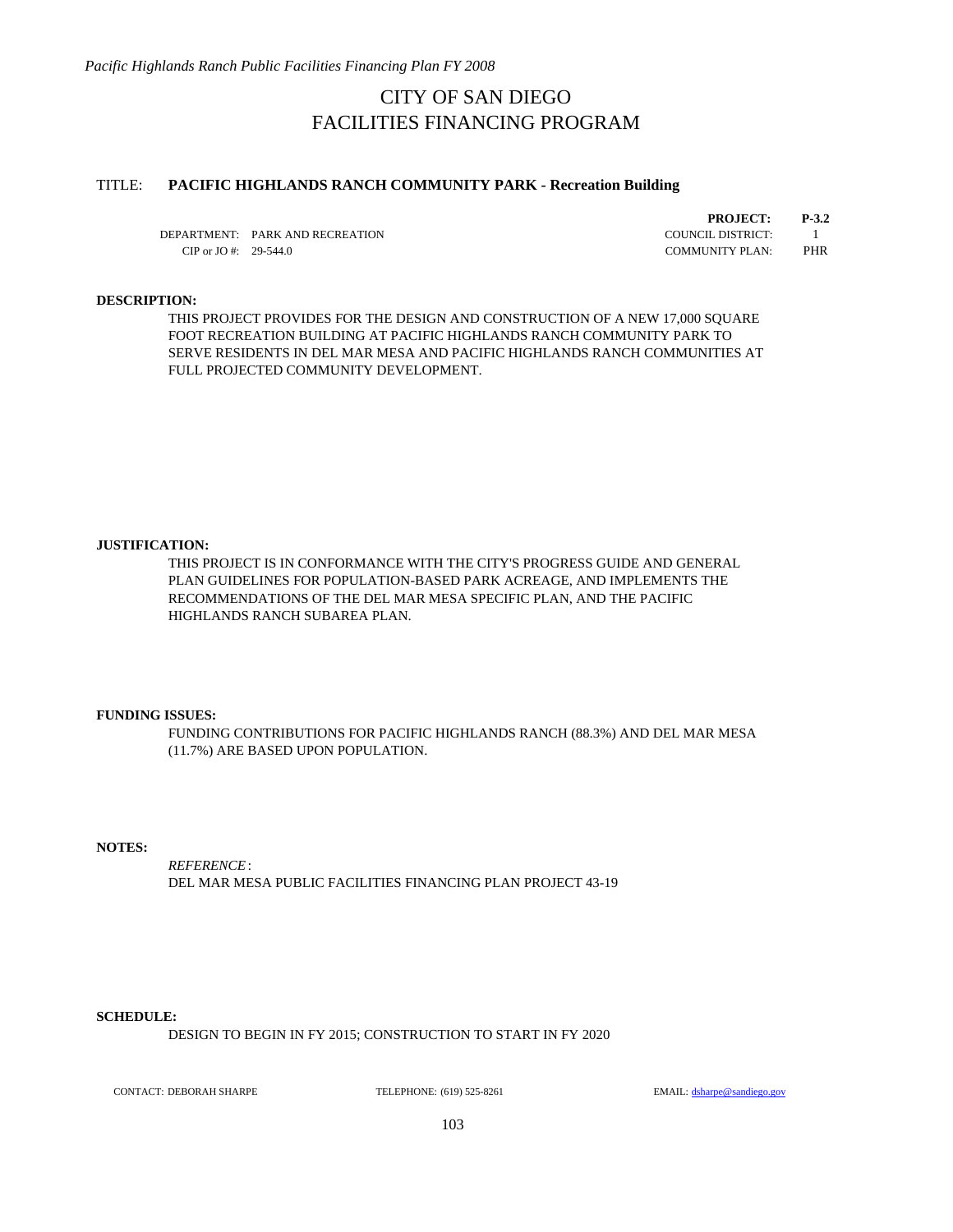# TITLE: **BLACK MOUNTAIN RANCH COMMUNITY PARK - Swimming Pool**

| <b>PROJECT:</b>   | P-3.3 |
|-------------------|-------|
| COUNCIL DISTRICT: |       |
| COMMUNITY PLAN:   | PHR   |

DEPARTMENT: PARK AND RECREATION CIP or JO #:  $N/A$ 

| the company of the company of the company of the | <b><i><u>Property Association</u></i></b> | ________        | ________           |         |         | <u>in the company of the company of the company of the company of the company of the company of the company of the company of the company of the company of the company of the company of the company of the company of the comp</u> |         | -------- |
|--------------------------------------------------|-------------------------------------------|-----------------|--------------------|---------|---------|--------------------------------------------------------------------------------------------------------------------------------------------------------------------------------------------------------------------------------------|---------|----------|
|                                                  |                                           |                 |                    |         |         |                                                                                                                                                                                                                                      |         |          |
| <b>TOTAL</b>                                     | \$6,000,000                               | \$0             | \$0                | \$0     | \$0     | \$0                                                                                                                                                                                                                                  | \$0     | \$0      |
| <b>UNIDEN</b>                                    |                                           |                 |                    |         |         |                                                                                                                                                                                                                                      |         |          |
| <b>OTHER</b>                                     |                                           |                 |                    |         |         |                                                                                                                                                                                                                                      |         |          |
| <b>STATE</b>                                     |                                           |                 |                    |         |         |                                                                                                                                                                                                                                      |         |          |
| <b>COUNTY</b>                                    |                                           |                 |                    |         |         |                                                                                                                                                                                                                                      |         |          |
| <b>DEV/SUBD</b>                                  |                                           |                 |                    |         |         |                                                                                                                                                                                                                                      |         |          |
| DEV. ADV                                         |                                           |                 |                    |         |         |                                                                                                                                                                                                                                      |         |          |
| <b>FBA-RP</b>                                    |                                           |                 |                    |         |         |                                                                                                                                                                                                                                      |         |          |
| <b>FBA-DMM</b>                                   | \$294,000                                 |                 |                    |         |         |                                                                                                                                                                                                                                      |         |          |
| <b>FBA-TH</b>                                    | \$1,122,000                               |                 |                    |         |         |                                                                                                                                                                                                                                      |         |          |
| <b>FBA-BMR</b>                                   | \$2,340,000                               |                 |                    |         |         |                                                                                                                                                                                                                                      |         |          |
| <b>FBA-PHR</b>                                   | \$2,244,000                               |                 |                    |         |         |                                                                                                                                                                                                                                      |         |          |
| <b>SOURCE</b>                                    | <b>FUNDING:</b>                           | <b>EXPENDED</b> | <b>CONT APPROP</b> | FY 2008 | FY 2009 | FY 2010                                                                                                                                                                                                                              | FY 2011 | FY 2012  |

| <b>SOURCE</b>   | FY 2013 | FY 2014     | FY 2015 | FY 2016     | FY 2017 | FY 2018 | FY 2019 | FY 2020 |
|-----------------|---------|-------------|---------|-------------|---------|---------|---------|---------|
| <b>FBA-PHR</b>  |         |             |         | \$2,244,000 |         |         |         |         |
| <b>FBA-BMR</b>  |         | \$2,340,000 |         |             |         |         |         |         |
| <b>FBA-TH</b>   |         | \$1,122,000 |         |             |         |         |         |         |
| <b>FBA-DMM</b>  |         | \$294,000   |         |             |         |         |         |         |
| <b>FBA-RP</b>   |         |             |         |             |         |         |         |         |
| DEV. ADV        |         |             |         |             |         |         |         |         |
| <b>DEV/SUBD</b> |         |             |         |             |         |         |         |         |
| <b>COUNTY</b>   |         |             |         |             |         |         |         |         |
| <b>STATE</b>    |         |             |         |             |         |         |         |         |
| <b>OTHER</b>    |         |             |         |             |         |         |         |         |
| <b>UNIDEN</b>   |         |             |         |             |         |         |         |         |
| <b>TOTAL</b>    | \$0     | \$3,756,000 | \$0     | \$2,244,000 | \$0     | \$0     | \$0     | \$0     |



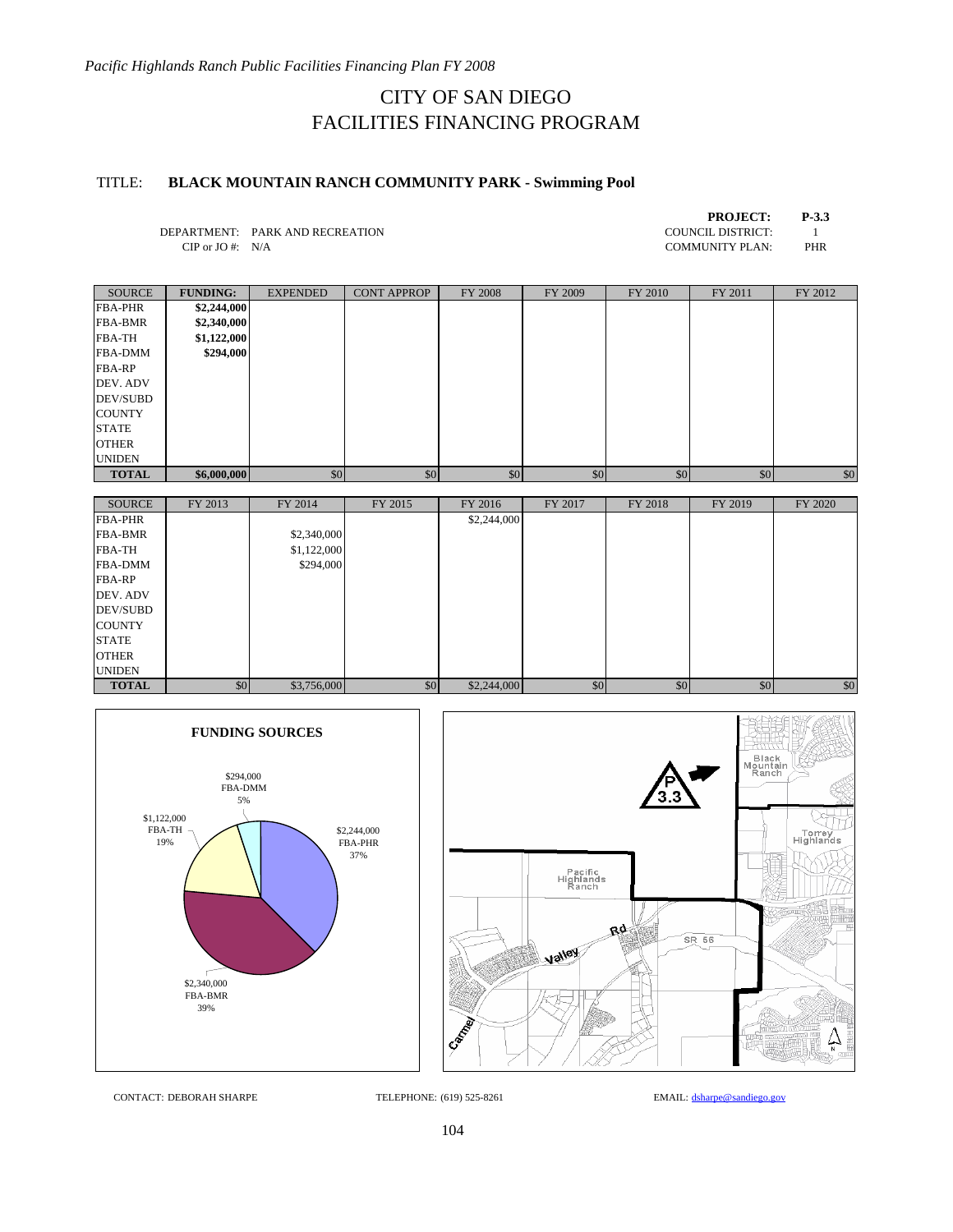### TITLE: **BLACK MOUNTAIN RANCH COMMUNITY PARK - Swimming Pool**

DEPARTMENT: PARK AND RECREATION COUNCIL DISTRICT: 1 CIP or JO #: N/A COMMUNITY PLAN: PHR

**PROJECT: P-3.3**

### **DESCRIPTION:**

THIS PROJECT PROVIDES FOR THE DESIGN AND CONSTRUCTION OF A NEW SWIMMING POOL COMPLEX, INCLUDING A STANDARD 25 METER BY 25 YEARD SWIMMING POOL, AND OTHER RECREATIONAL OR THERAPEUTIC AQUATIC FACILITIES, AT BLACK MOUNTAIN RANCH COMMUNITY PARK, TO SERVE THE COMMUNITIES OF PACIFIC HIGHLANDS RANCH, BLACK MOUNTAIN RANCH, TORREY HIGHLANDS, AND DEL MAR MESA WITHIN THE NORTH CITY FUTURE URBANIZING AREA (NCFUA).

SEE COMPANION PROJECT P-3.1.

#### **JUSTIFICATION:**

THIS PROJECT IS IN CONFORMANCE WITH THE CITY'S PROGRESS GUIDE AND GENERAL PLAN GUIDELINES FOR POPULATION-BASED PARK ACREAGE, AND IMPLEMENTS THE RECOMMENDATIONS OF THE DEL MAR MESA SPECIFIC PLAN, AND THE PACIFIC HIGHLANDS RANCH, TORREY HIGHLANDS, AND BLACK MOUNTAIN RANCH SUBAREA PLANS.

#### **FUNDING ISSUES:**

FUNDING CONTRIBUTIONS FOR PACIFIC HIGHLANDS RANCH (37.4%), BLACK MOUNTAIN RANCH (39.0%), TORREY HIGHLANDS (18.7), AND DEL MAR MESA (4.9%) ARE BASED UPON POPULATION.

#### **NOTES:**

*REFERENCE*: DEL MAR MESA PUBLIC FACILITIES FINANCING PLAN PROJECT 43-20 BLACK MOUNTAIN RANCH PUBLIC FACILITIES FINANCING PLAN PROJECT P-3 TORREY HIGHLANDS PUBLIC FACILITIES FINANCING PLAN PROJECT P-5.

#### **SCHEDULE:**

DESIGN AND CONSTRUCTION TO START IN FY 2014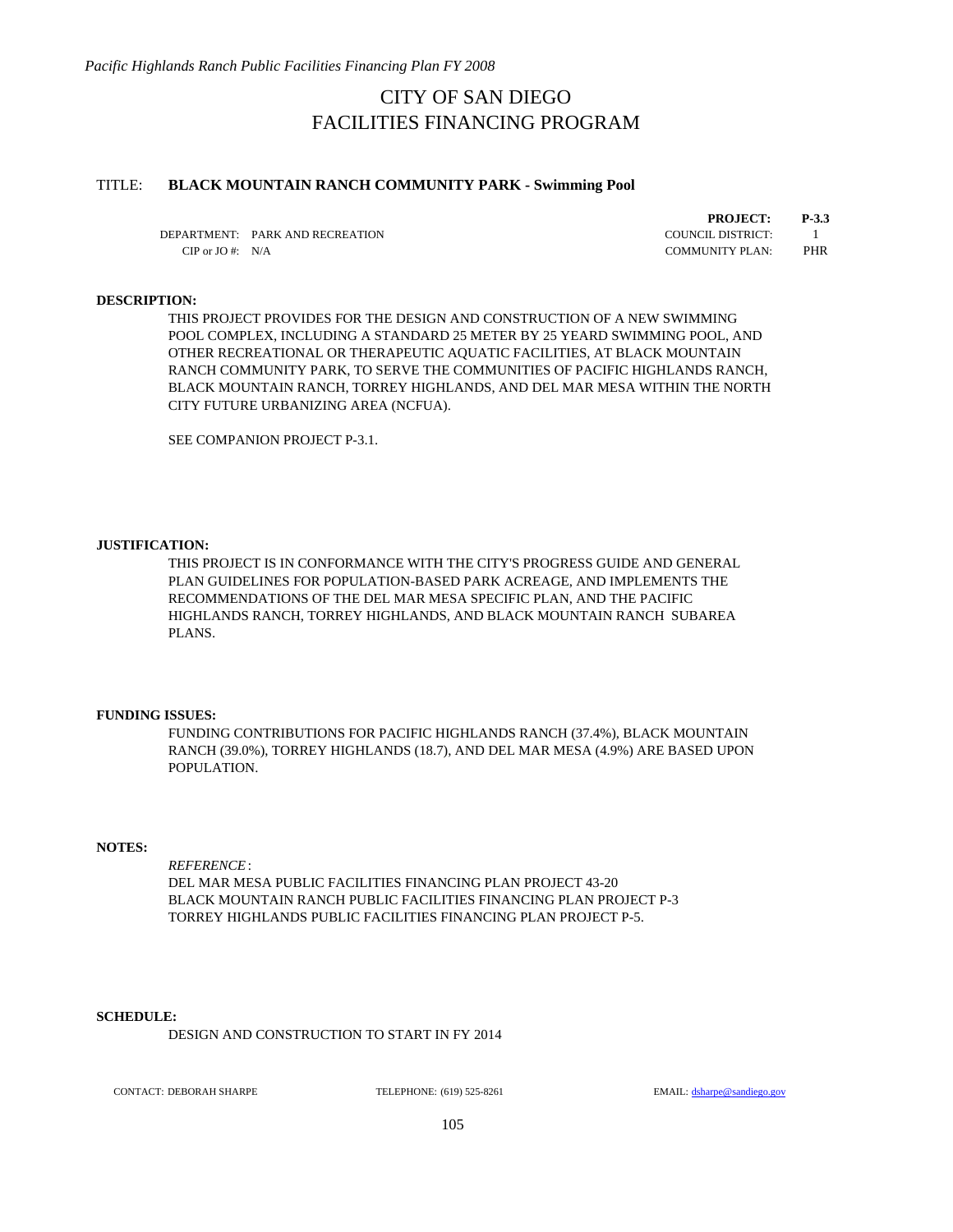# TITLE: **PACIFIC HIGHLANDS RANCH HIKING AND BIKING TRAILS**

| <b>PROJECT:</b>   | $P-10.1$ |
|-------------------|----------|
| COUNCIL DISTRICT: |          |
| COMMUNITY PLAN:   | PHR      |

DEPARTMENT: PARK AND RECREATION CIP or JO #:  $N/A$ 

| <b>SOURCE</b>   | <b>FUNDING:</b> | <b>EXPENDED</b> | <b>CONT APPROP</b> | FY 2008   | FY 2009 | FY 2010 | FY 2011 | FY 2012       |
|-----------------|-----------------|-----------------|--------------------|-----------|---------|---------|---------|---------------|
| <b>FBA-PHR</b>  | \$5,075,000     |                 |                    | \$175,000 |         |         |         | \$207,500     |
| <b>FBA-BMR</b>  |                 |                 |                    |           |         |         |         |               |
| <b>FBA-TH</b>   |                 |                 |                    |           |         |         |         |               |
| <b>FBA-DMM</b>  |                 |                 |                    |           |         |         |         |               |
| <b>FBA-RP</b>   |                 |                 |                    |           |         |         |         |               |
| DEV. ADV        |                 | \$1,610,000     |                    |           |         |         |         | $-$ \$207,500 |
| <b>DEV/SUBD</b> |                 |                 |                    |           |         |         |         |               |
| <b>COUNTY</b>   |                 |                 |                    |           |         |         |         |               |
| <b>STATE</b>    |                 |                 |                    |           |         |         |         |               |
| <b>OTHER</b>    |                 |                 |                    |           |         |         |         |               |
| <b>UNIDEN</b>   |                 |                 |                    |           |         |         |         |               |
| <b>TOTAL</b>    | \$5,075,000     | \$1,610,000     | \$0                | \$175,000 | \$0     | \$0     | \$0     | \$0           |

| <b>SOURCE</b>   | FY 2013       | FY 2014 | FY 2015 | FY 2016   | FY 2017     | FY 2018 | FY 2019 | FY 2020 |
|-----------------|---------------|---------|---------|-----------|-------------|---------|---------|---------|
| <b>FBA-PHR</b>  | \$1,402,500   |         |         | \$686,800 | \$2,603,200 |         |         |         |
| <b>FBA-BMR</b>  |               |         |         |           |             |         |         |         |
| <b>FBA-TH</b>   |               |         |         |           |             |         |         |         |
| <b>FBA-DMM</b>  |               |         |         |           |             |         |         |         |
| <b>FBA-RP</b>   |               |         |         |           |             |         |         |         |
| DEV. ADV        | $-$1,402,500$ |         |         |           |             |         |         |         |
| <b>DEV/SUBD</b> |               |         |         |           |             |         |         |         |
| <b>COUNTY</b>   |               |         |         |           |             |         |         |         |
| <b>STATE</b>    |               |         |         |           |             |         |         |         |
| <b>OTHER</b>    |               |         |         |           |             |         |         |         |
| <b>UNIDEN</b>   |               |         |         |           |             |         |         |         |
| <b>TOTAL</b>    | \$0           | \$0     | \$0     | \$686,800 | \$2,603,200 | \$0     | \$0     | \$0     |





CONTACT: Rick Thompson TELEPHONE: (619) 533-6756 EMAIL: rthompson@sandiego.gov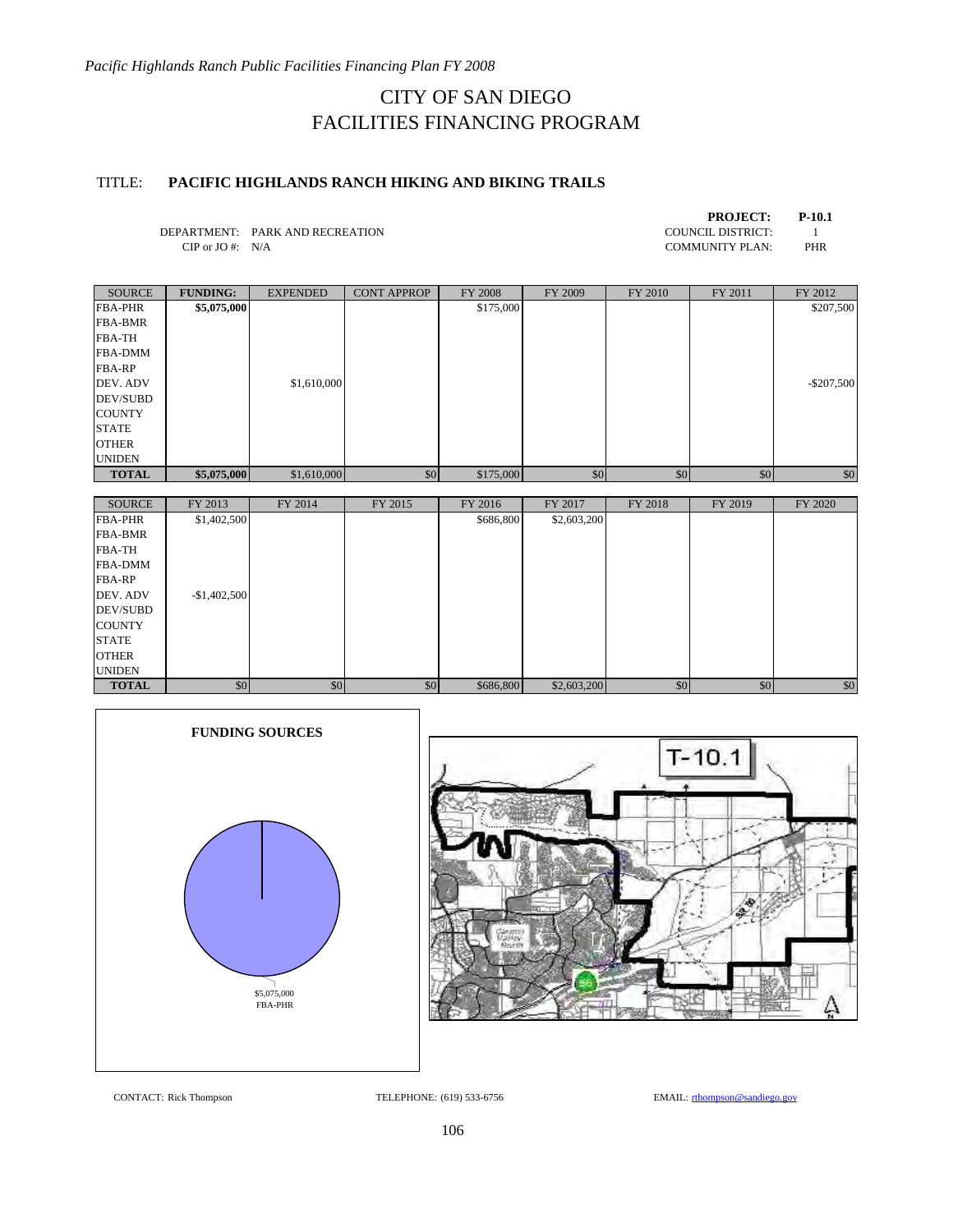## TITLE: **PACIFIC HIGHLANDS RANCH HIKING AND BIKING TRAILS**

DEPARTMENT: PARK AND RECREATION COUNCIL DISTRICT: 1 CIP or JO #: N/A COMMUNITY PLAN: PHR

**PROJECT: P-10.1**

## **DESCRIPTION:**

THIS PROJECT PROVIDES FOR THE DESIGN AND CONSTRUCTION OF APPROXIMATELY 80,000 LINEAR FEET (15 MILES) OF HIKING, EQUESTRIAN, AND BIKING TRAILS TO BE LOCATED THROUGHOUT THE COMMUNITY IN ACCORDANCE WITH THE PACIFIC HIGHLANDS RANCH SUBAREA PLAN. THE TRAIL SYSTEM WILL PROVIDE ACCESS INTO THE MULTIPLE HABITAT PLANNING AREA OF MCGONIGLE CANYON; PROVIDE PATHWAYS ALONG DEL MAR HEIGHTS ROAD, LITTLE MCGONIGLE RANCH ROAD, PACIFIC HIGHLANDS RANCH PARKWAY, LOPELIA MEADOWS PLACE, OLD CARMEL VALLEY ROAD CROSSING UNDER SR-56, AND CARMEL VALLEY ROAD ALIGNMENTS; AND PROVIDE ACCESS INTO SUBAREA II AND THE RANCHO PENASQUITOS COMMUNITY.

THE PROJECT WILL ALSO PROVIDE FOR THE ACQUISITION, DESIGN, AND CONSTRUCTION OF THREE TRAILHEADS/OVERLOOKS, INCLUDING PARKING AREAS, BENCHES, AND SIGNAGE AT THE FOLLOWING LOCATIONS:

1) WHERE GONZALES CANYON TRANSITIONS INTO EAST-WEST URBAN AMENITY

2) NEAR ELEMENTARY SCHOOL #2/McGONIGLE CANYON NEIGHBORHOOD PARK

3) AT THE SOUTH TERMINUS OF THE EASTERN NEIGHBORHOOD PARKWAY

#### **JUSTIFICATION:**

THIS PROJECT IMPLEMENTS THE RECOMMENDATIONS OF THE PACIFIC HIGHLANDS RANCH SUBAREA PLAN.

### **FUNDING ISSUES:**

SINCE FACILITIES BENEFIT ASSESSMENT FUNDING IS NOT AVAILABLE TO CONSTRUCT THE TRAILS THAT ARE EXCLUSIVELY FOR EQUESTRIAN USE, PARDEE HAS AGREED TO FUND THOSE EQUESTRIAN TRAILS TO BE LOCATED ON ITS PROPERTY IN CONJUNCTION WITH ITS DEVELOPMENT AGREEMENT.

#### **NOTES:**

SEE COMPANION PROJECT T-10.3.

#### **SCHEDULE:**

PROJECT IS TO BE COMPLETED IN SEGMENTS BETWEEN FY 2005 AND FY 2017.

CONTACT: Rick Thompson TELEPHONE: (619) 533-6756 EMAIL: rthompson@sandiego.gov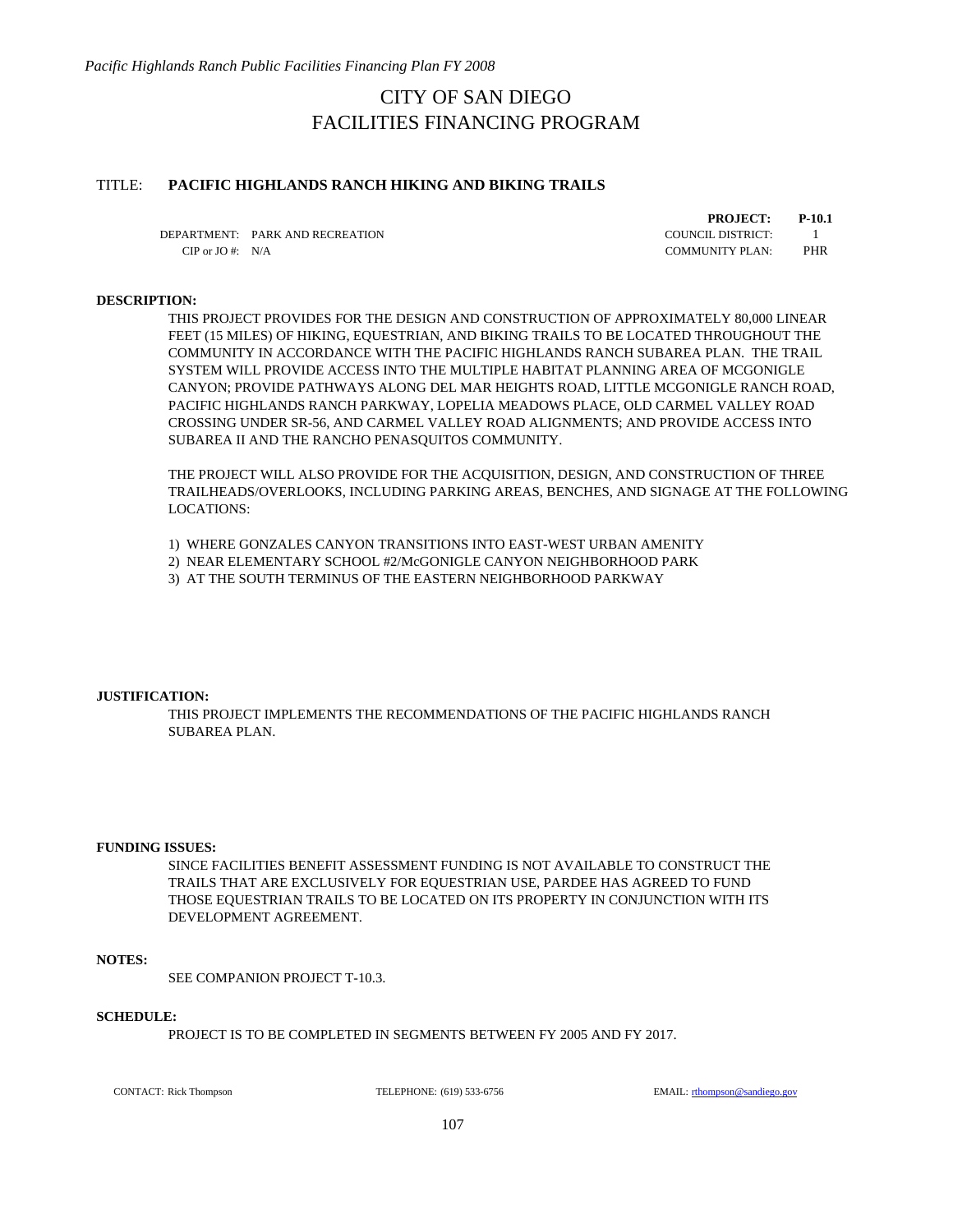# TITLE: **DEL MAR HEIGHTS ROAD MULTI-USE TRAIL UNDERCROSSING**

| <b>PROJECT:</b>        | $P-10.2$ |
|------------------------|----------|
| COUNCIL DISTRICT:      |          |
| <b>COMMUNITY PLAN:</b> | PHR      |

DEPARTMENT: PARK AND RECREATION CIP or JO #:  $52-740.0$ 

| <b>SOURCE</b>   | <b>FUNDING:</b> | <b>EXPENDED</b> | <b>CONT APPROP</b> | <b>FY 2008</b> | FY 2009 | FY 2010 | FY 2011       | FY 2012 |
|-----------------|-----------------|-----------------|--------------------|----------------|---------|---------|---------------|---------|
| <b>FBA-PHR</b>  | \$800,000       |                 |                    |                |         |         | \$800,000     |         |
| <b>FBA-BMR</b>  |                 |                 |                    |                |         |         |               |         |
| <b>FBA-TH</b>   |                 |                 |                    |                |         |         |               |         |
| <b>FBA-DMM</b>  |                 |                 |                    |                |         |         |               |         |
| <b>FBA-RP</b>   |                 |                 |                    |                |         |         |               |         |
| DEV. ADV        |                 | \$800,000       |                    |                |         |         | $-$ \$800,000 |         |
| <b>DEV/SUBD</b> |                 |                 |                    |                |         |         |               |         |
| <b>COUNTY</b>   |                 |                 |                    |                |         |         |               |         |
| <b>STATE</b>    |                 |                 |                    |                |         |         |               |         |
| <b>OTHER</b>    |                 |                 |                    |                |         |         |               |         |
| <b>UNIDEN</b>   |                 |                 |                    |                |         |         |               |         |
| <b>TOTAL</b>    | \$800,000       | \$800,000       | \$0                | \$0            | \$0     | \$0     | \$0           | \$0     |

| <b>SOURCE</b>   | FY 2013 | FY 2014 | FY 2015 | FY 2016 | FY 2017 | FY 2018 | FY 2019 | FY 2020 |
|-----------------|---------|---------|---------|---------|---------|---------|---------|---------|
| <b>FBA-PHR</b>  |         |         |         |         |         |         |         |         |
| <b>FBA-BMR</b>  |         |         |         |         |         |         |         |         |
| <b>FBA-TH</b>   |         |         |         |         |         |         |         |         |
| <b>FBA-DMM</b>  |         |         |         |         |         |         |         |         |
| <b>FBA-RP</b>   |         |         |         |         |         |         |         |         |
| DEV. ADV        |         |         |         |         |         |         |         |         |
| <b>DEV/SUBD</b> |         |         |         |         |         |         |         |         |
| <b>COUNTY</b>   |         |         |         |         |         |         |         |         |
| <b>STATE</b>    |         |         |         |         |         |         |         |         |
| <b>OTHER</b>    |         |         |         |         |         |         |         |         |
| <b>UNIDEN</b>   |         |         |         |         |         |         |         |         |
| <b>TOTAL</b>    | \$0     | \$0     | \$0     | \$0     | \$0     | \$0     | \$0     | \$0     |

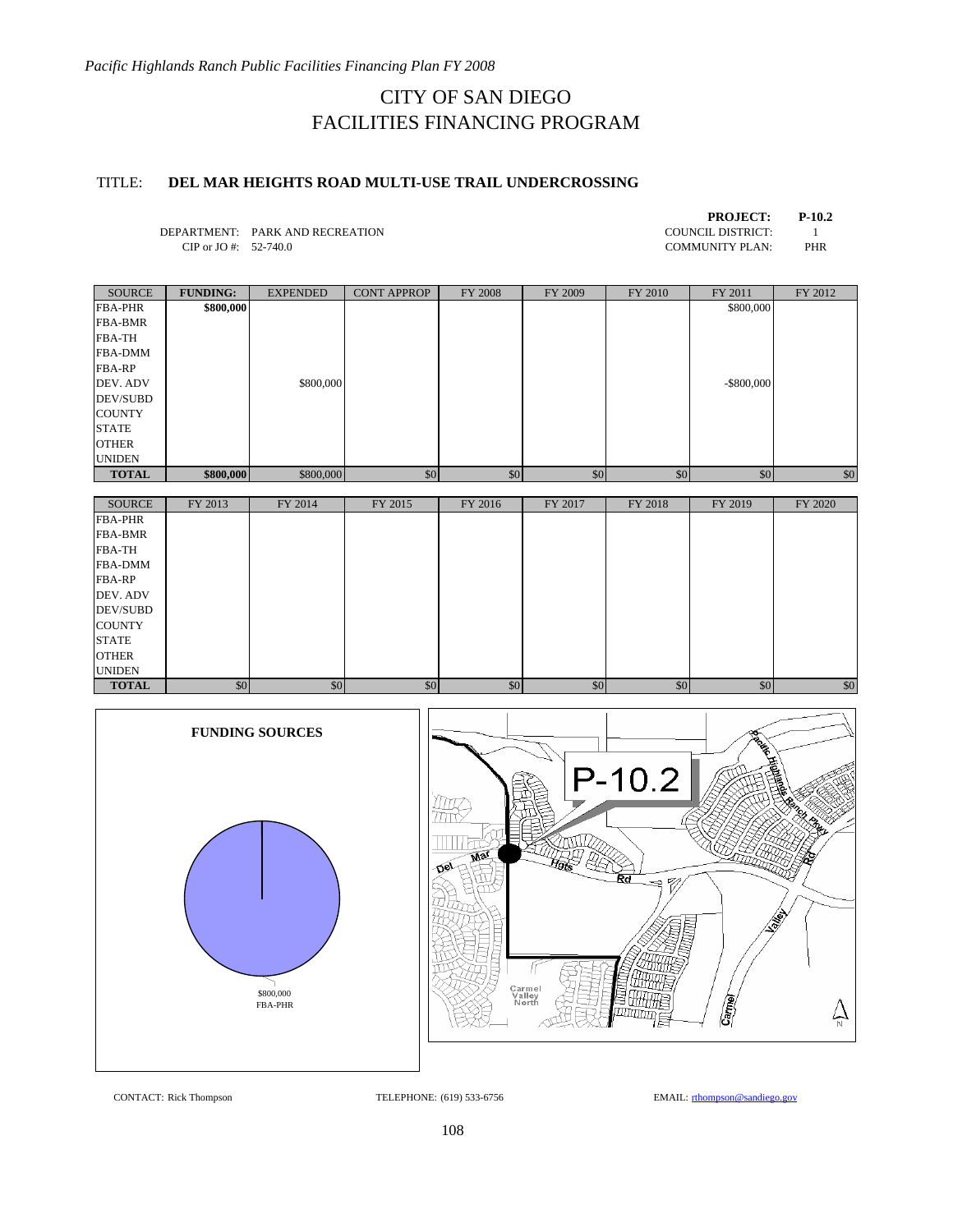## TITLE: **DEL MAR HEIGHTS ROAD MULTI-USE TRAIL UNDERCROSSING**

DEPARTMENT: PARK AND RECREATION COUNCIL DISTRICT: 1 CIP or JO #: 52-740.0 COMMUNITY PLAN: PHR

**PROJECT: P-10.2**

### **DESCRIPTION:**

CONSTRUCT A TRAIL UNDERCROSSING BENEATH DEL MAR HEIGHTS ROAD AS PART OF THE HIKING AND RIDING TRAIL SYSTEM FOR PACIFIC HIGHLANDS RANCH.

### **JUSTIFICATION:**

THIS PROJECT WILL PERMIT PEDESTRIAN AND EQUESTRIAN ACTIVITIES TO PASS UNDERNEATH DEL MAR HEIGHTS ROAD NEAR THE WESTERLY BOUNDARY OF THE COMMUNITY IN SUCH A WAY THAT IT NEITHER IMPACTS THE CAPACITY OF THE ROADWAY NOR IMPOSES A SAFETY RISK FOR THOSE ENGAGED IN EQUESTRIAN ACTIVITIES.

THE PROJECT PERMITS THE CONNECTION OF REGIONAL TRAILS BETWEEN PENASQUITOS CANYON AND THE SAN DIEGUITO RIVER VALLEY.

#### **FUNDING ISSUES:**

DEVELOPER (PARDEE) ADVANCED FUNDING FOR THIS PROJECT AND WILL BE REIMBURSED FROM THE PACIFIC HIGHLANDS RANCH FACILITIES BENEFIT ASSESSMENT UNDER THE TERMS OF A REIMBURSEMENT AGREEMENT.

**NOTES:**

#### **SCHEDULE:**

PROJECT WAS COMPLETED IN FY 2004; REIMBURSEMENT IS PROGRAMMED IN FY 2011.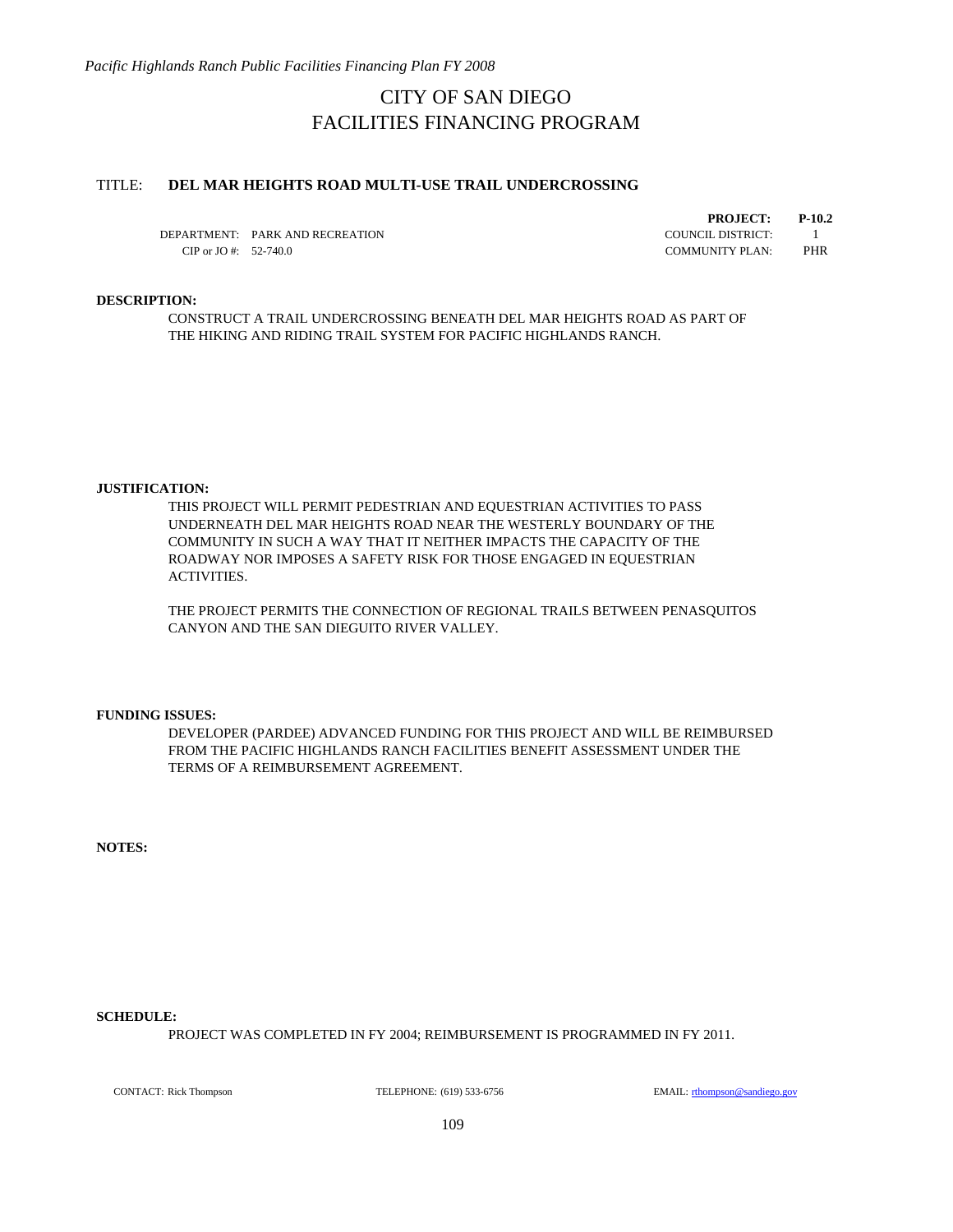# TITLE: **SEA BREEZE FARMS EQUESTRIAN TRAIL CONNECTION**

|              |                                 | <b>PROJECT:</b>        | $P-10.3$ |
|--------------|---------------------------------|------------------------|----------|
|              | DEPARTMENT: PARK AND RECREATION | COUNCIL DISTRICT:      |          |
| CIP or JO #: | N/A                             | <b>COMMUNITY PLAN:</b> | PHR      |

| <b>SOURCE</b>   | <b>FUNDING:</b> | <b>EXPENDED</b> | <b>CONT APPROP</b> | <b>FY 2008</b> | FY 2009 | FY 2010 | FY 2011 | FY 2012 |
|-----------------|-----------------|-----------------|--------------------|----------------|---------|---------|---------|---------|
| <b>FBA-PHR</b>  |                 |                 |                    |                |         |         |         |         |
| <b>FBA-BMR</b>  |                 |                 |                    |                |         |         |         |         |
| <b>FBA-TH</b>   |                 |                 |                    |                |         |         |         |         |
| <b>FBA-DMM</b>  |                 |                 |                    |                |         |         |         |         |
| <b>FBA-RP</b>   |                 |                 |                    |                |         |         |         |         |
| DEV. ADV        |                 |                 |                    |                |         |         |         |         |
| <b>DEV/SUBD</b> | \$350,000       |                 |                    | \$350,000      |         |         |         |         |
| <b>COUNTY</b>   |                 |                 |                    |                |         |         |         |         |
| <b>STATE</b>    |                 |                 |                    |                |         |         |         |         |
| <b>OTHER</b>    |                 |                 |                    |                |         |         |         |         |
| <b>UNIDEN</b>   |                 |                 |                    |                |         |         |         |         |
| <b>TOTAL</b>    | \$350,000       | \$0             | \$0                | \$350,000      | \$0     | \$0     | \$0     | \$0     |
|                 |                 |                 |                    |                |         |         |         |         |

| <b>SOURCE</b>   | FY 2013 | FY 2014 | FY 2015 | FY 2016 | FY 2017 | FY 2018 | FY 2019 | FY 2020 |
|-----------------|---------|---------|---------|---------|---------|---------|---------|---------|
| <b>FBA-PHR</b>  |         |         |         |         |         |         |         |         |
| <b>FBA-BMR</b>  |         |         |         |         |         |         |         |         |
| <b>FBA-TH</b>   |         |         |         |         |         |         |         |         |
| <b>FBA-DMM</b>  |         |         |         |         |         |         |         |         |
| <b>FBA-RP</b>   |         |         |         |         |         |         |         |         |
| DEV. ADV        |         |         |         |         |         |         |         |         |
| <b>DEV/SUBD</b> |         |         |         |         |         |         |         |         |
| <b>COUNTY</b>   |         |         |         |         |         |         |         |         |
| <b>STATE</b>    |         |         |         |         |         |         |         |         |
| <b>OTHER</b>    |         |         |         |         |         |         |         |         |
| <b>UNIDEN</b>   |         |         |         |         |         |         |         |         |
| <b>TOTAL</b>    | \$0     | \$0     | \$0     | \$0     | \$0     | \$0     | \$0     | \$0     |



CONTACT: Rick Thompson TELEPHONE: (619) 533-6756 EMAIL: rthompson@sandiego.gov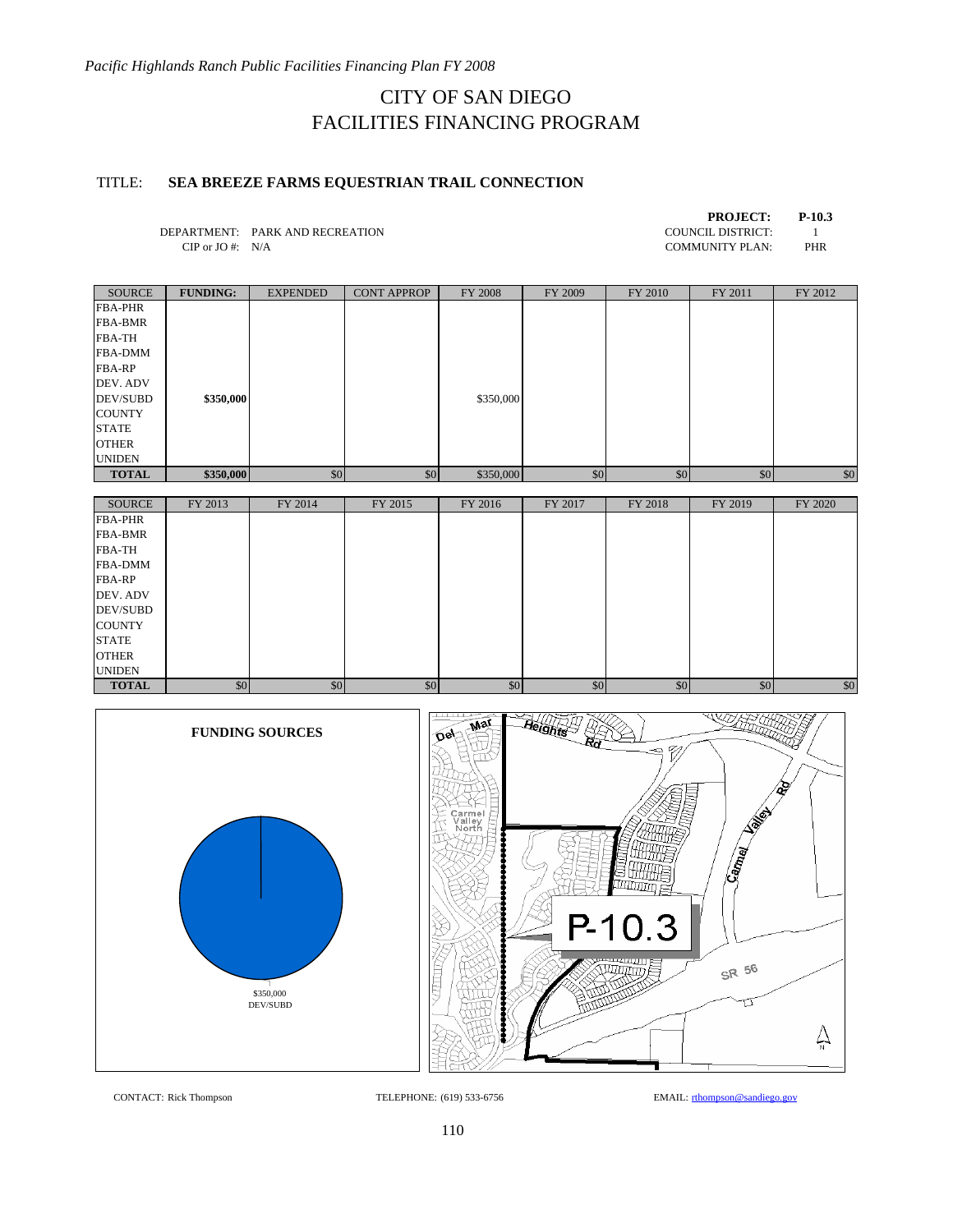*Pacific Highlands Ranch Public Facilities Financing Plan FY 2008* 

# CITY OF SAN DIEGO FACILITIES FINANCING PROGRAM

## TITLE: **SEA BREEZE FARMS EQUESTRIAN TRAIL CONNECTION**

DEPARTMENT: PARK AND RECREATION COUNCIL DISTRICT: 1 CIP or JO #: N/A COMMUNITY PLAN: PHR

**PROJECT: P-10.3**

## **DESCRIPTION:**

DESIGN AND CONSTRUCTION OF APPROXIMATELY 1,400 LINEAR FEET OF EQUESTRIAN TRAILS TO BE LOCATED ADJACENT TO THE WESTERLY COMMUNITY BOUNDARY IN ACCORDANCE WITH THE PACIFIC HIGHLANDS RANCH SUBAREA PLAN.

**JUSTIFICATION:**

### **FUNDING ISSUES:**

SINCE FUNDING IS NOT AVAILABLE TO CONSTRUCT THE TRAILS THAT ARE EXCLUSIVELY FOR EQUESTRIAN USE, PARDEE HAS AGREED TO FUND THE EQUESTRIAN TRAILS LOCATED ON ITS PROPERTY IN CONJUNCTION WITH ITS DEVELOPMENT AGREEMENT. THE \$350K SHOWN ABOVE IS ESTIMATED TO COVER THE COST OF APPROXIMATELY 1,400 LINEAR FEET OF EXCLUSIVE EQUESTRIAN TRAILS.

### **NOTES:**

THE BUDGET (\$350,000) IS ONLY AN ESTIMATE SINCE THE EXACT SCOPE OF WORK HAS NOT BEEN FULLY DEFINED. THE ACTUAL COSTS COULD BE MORE OR LESS DEPENDING UPON THE FINAL SCOPE OF WORK. RIGHT-OF-WAY FOR THIS COMPONENT OF THE OVERALL TRAIL SYSTEM IS TO BE PROVIDED AT NO COST BY THE OWNER(S) OF THE PROPERTY ON WHICH THE TRAIL IS LOCATED. SEE COMPANION PROJECT T-10.1 FOR THE OTHER COMPONENTS OF THE TRAILS SYSTEM.

### **SCHEDULE:**

COMPLETION IN FY 2008.